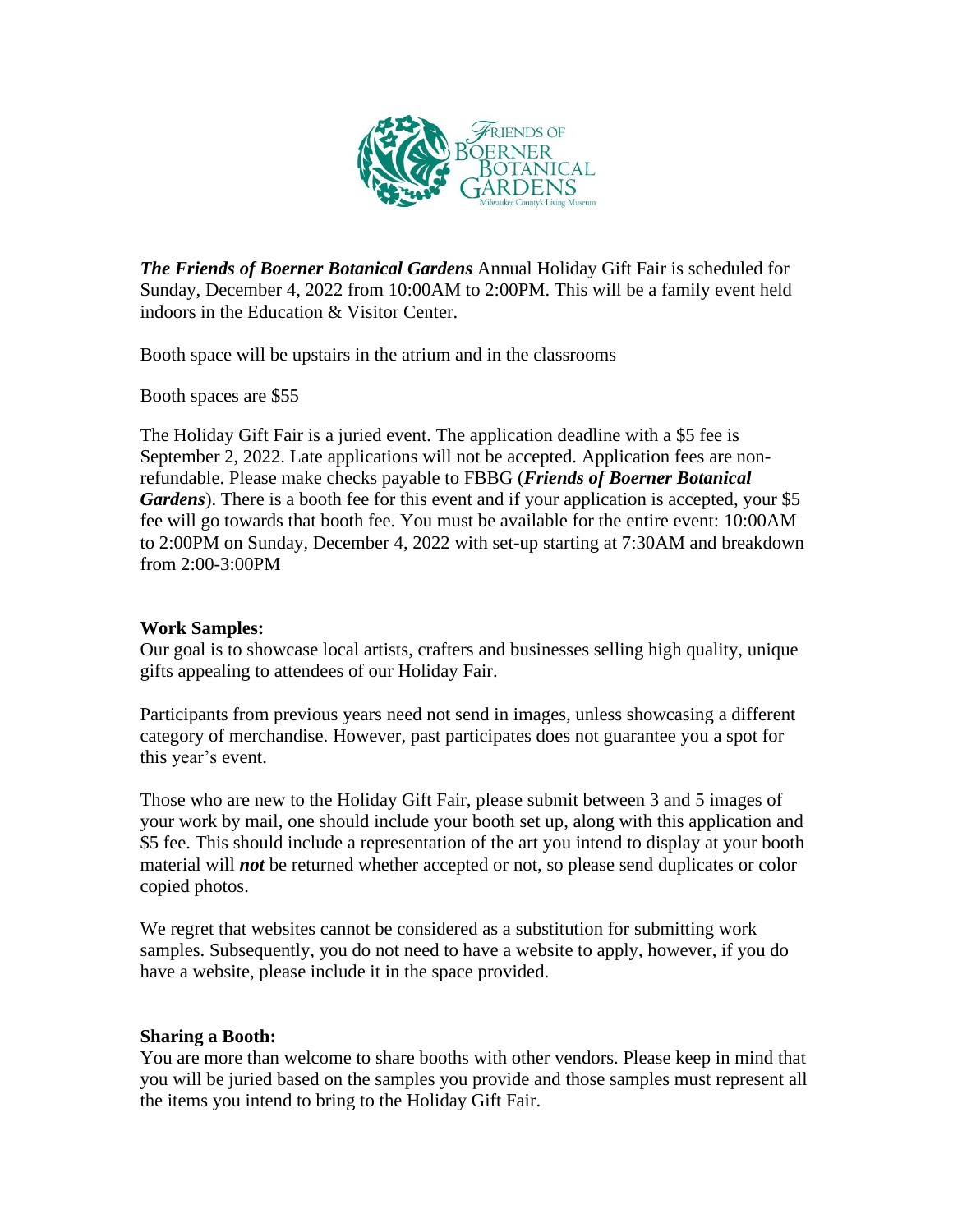Please fill out one application only for the combined work of your intended group. There should be one contact responsible for passing on all the information to the rest of your group. We cannot be responsible for contacting multiple people except where individual booths are concerned.

#### **Acceptance:**

Notifications of application acceptances will go out the week of October 3, 2022. We will notify you by email regardless of the status of your acceptance. If you are accepted, you will be sent a contract via e-mail to be returned by November 5, 2022.

Unfortunately, due to the number of applications received, we will not be able to give feedback on denied applications. Thank you for your understanding ahead of time.

## **Vendor Fees:**

Application fee of \$5 will **not** be reimbursed in the event that you are not juried into the show. If you are chosen, your \$5 application fee will be applied toward your booth fee of \$55. If you need to back out of the event, please let us know as soon as possible.

## **Venue & Booth Information:**

You will be responsible for your own table and chairs; none will be provided. Your booth space will be approximately  $8'x 8'$ .

#### **Questions:**

For additional information, please contact Nancy at **[nroeglin@fbbg.org.](mailto:nroeglin@fbbg.org)** I will reply to your email as quickly as possible.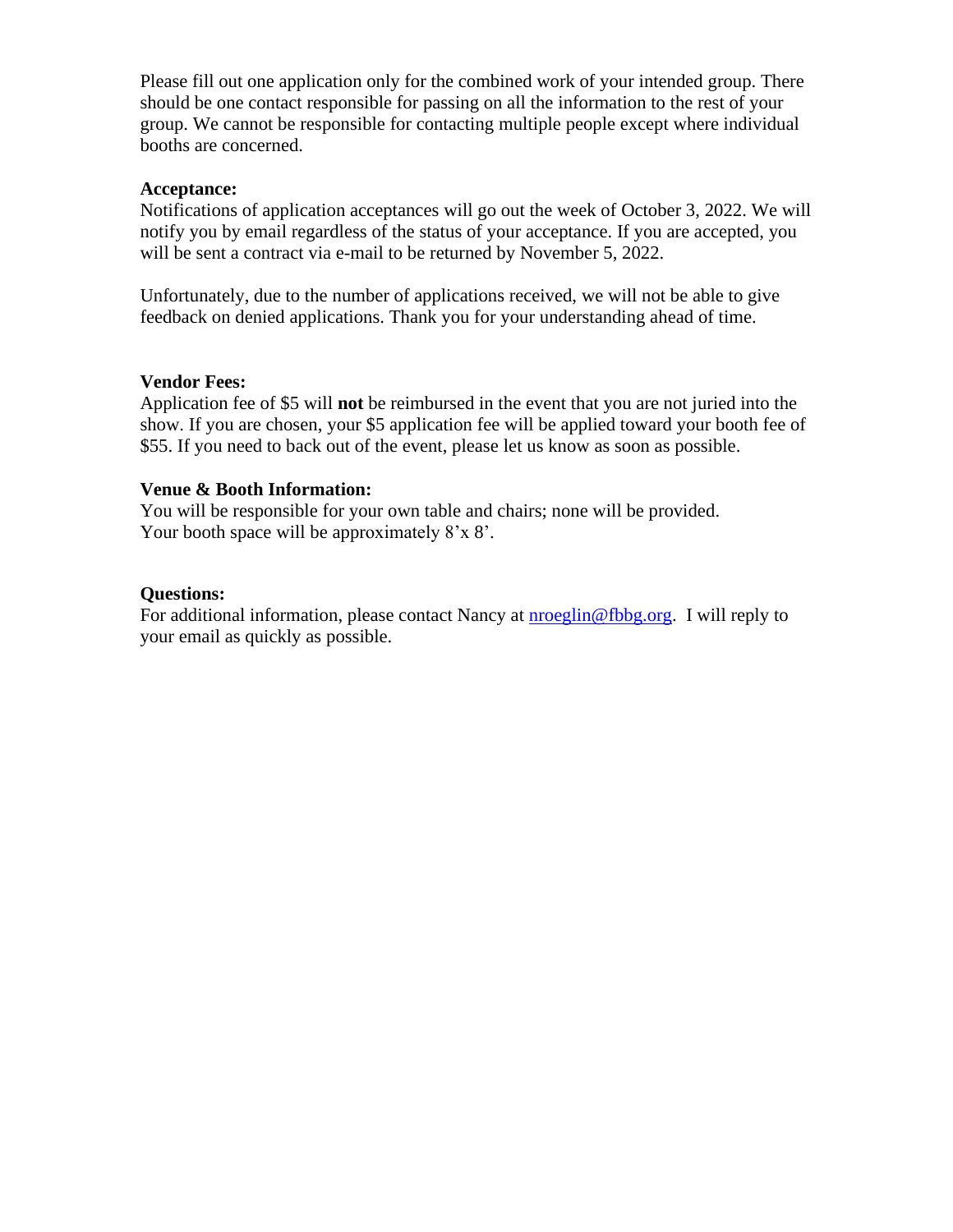

# **Holiday Gift Fair Application**

|     | Please describe your art/craft/business:  |          |          |
|-----|-------------------------------------------|----------|----------|
|     |                                           |          |          |
|     |                                           |          |          |
|     | What type of work will you be selling?    |          |          |
|     |                                           |          |          |
|     | Please indicate your target demographics: |          |          |
| Men | $\sqrt{ }$ Women                          | __Adults | Children |
|     |                                           |          |          |